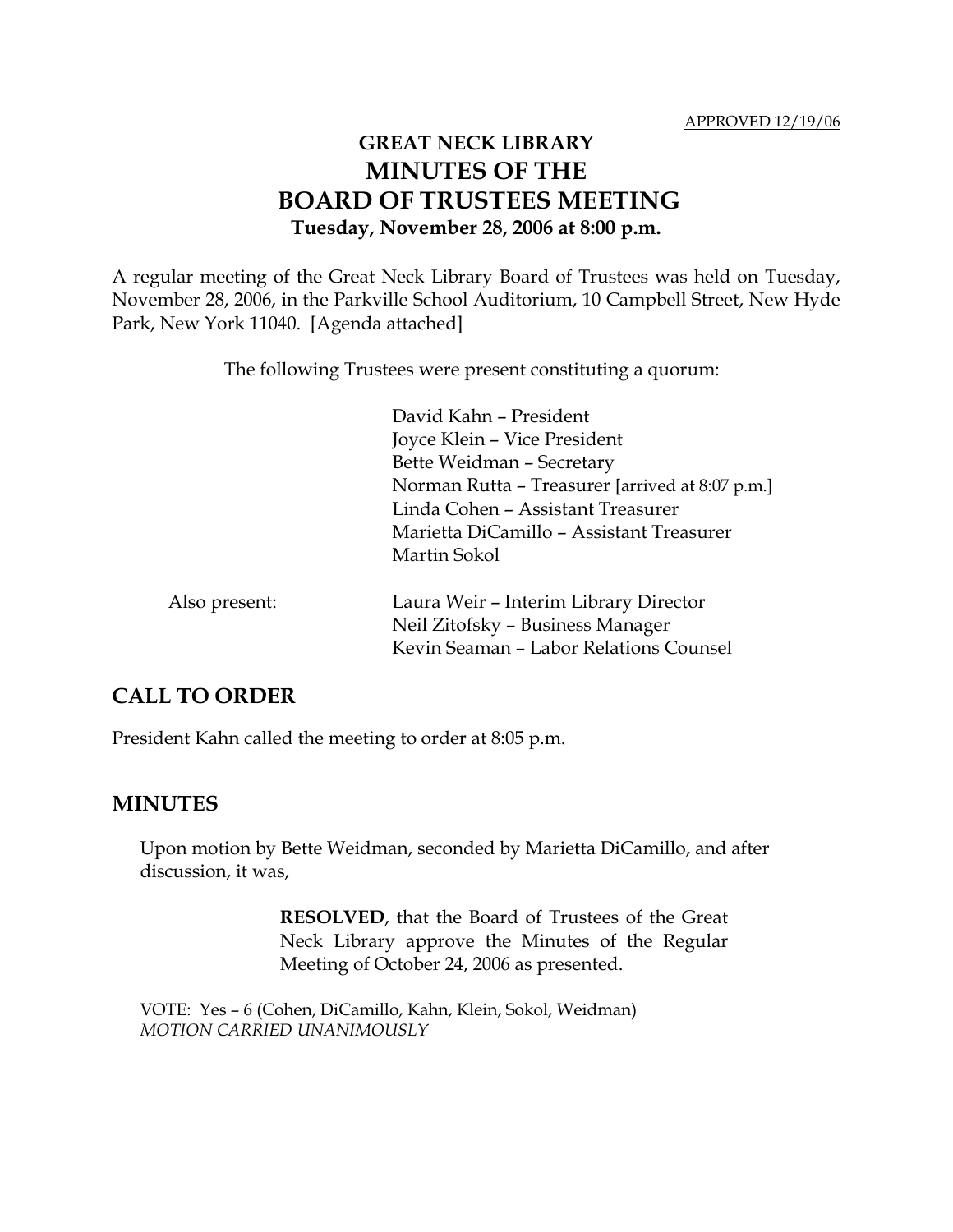## **TREASURER'S REPORT – PERSONNEL REPORT**

During the month of October 2006, revenue received was \$40,739. Total expenses were \$509,355.

At the close of business, October 31, 2006, total operating fund holdings were \$880,739. Of these funds, \$877,304 was on deposit at HSBC and the Bank of New York, and \$3,435 was on hand in Petty Cash funds at Main and the Branches. This compares to an October 31, 2005 balance of \$982,691.

Additionally, the cash balance of the Main Building and Special Services fund was \$1,209,801; the Automated Library fund was \$56,852; the Restricted Gift fund was \$47,473; the Branch and Special Services fund was \$102,755. These funds totaled \$1,416,881 on October 31, 2006. The October 31, 2005 total was \$1,215,155.

(a) Upon motion by Norman Rutta, seconded by Linda Cohen, and after discussion, it was,

> **RESOLVED,** that the Board of Trustees of the Great Neck Library accept the November 28, 2006, Treasurer's Report with the Personnel Changes of October 21, 2006, through November 24, 2006.

**VOTE:** Yes – 7 (Cohen, DiCamillo, Kahn, Klein, Rutta, Sokol, Weidman) *MOTION CARRIED UNANIMOUSLY*

(b) Upon motion by Norman Rutta, seconded by Marietta DiCamillo, and after discussion, it was,

> **RESOLVED,** that the Board of Trustees of the Great Neck Library authorize the Treasurer, who has reviewed all checks and supporting documentation, to pay the persons named in the Check Register dated October 21, 2006 through November 24, 2006, Paid Checks numbered 0023194 through 0023198, 0023253 through 0023258, and 34374 through 34422 and To-Be-Paid Checks numbered 34423 through 34553, the sums set against their respective names, amounting in the aggregate to \$680,246.03.

**VOTE:** Yes – 7 (Cohen, DiCamillo, Kahn, Klein, Rutta, Sokol, Weidman) *MOTION CARRIED UNANIMOUSLY*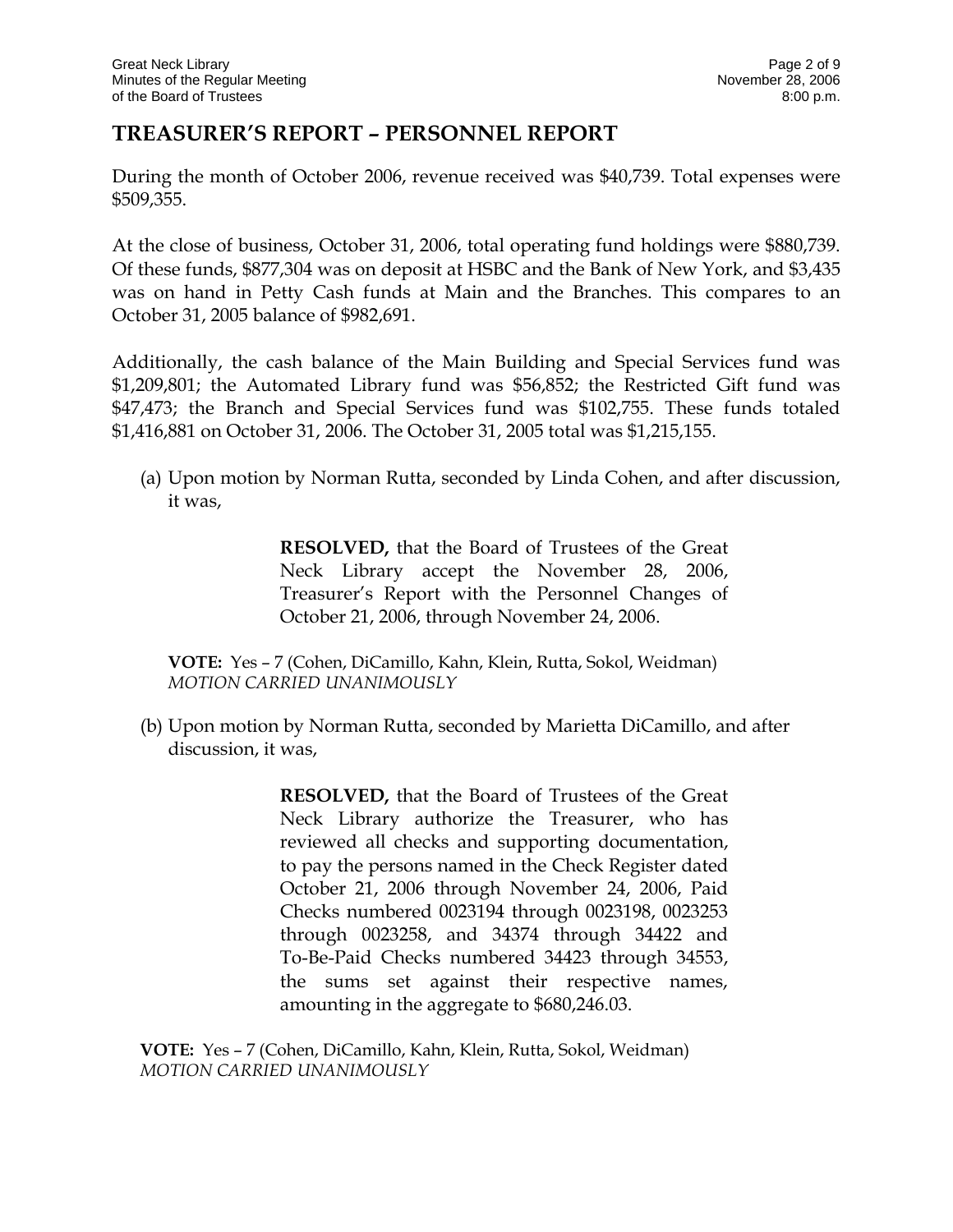(c) Upon motion by Norman Rutta, seconded by Marietta DiCamillo, and after discussion, it was,

> **RESOLVED,** that the Board of Trustees of the Great Neck Library accept the Payroll Warrants dated October 9 and October 23, 2006, which have been reviewed by the Treasurer, in the amounts of \$160,489.00 and \$166,623.64 respectively, for a total of \$327,112.64.

**VOTE:** Yes – 7 (Cohen, DiCamillo, Kahn, Klein, Rutta, Sokol, Weidman) *MOTION CARRIED UNANIMOUSLY*

## **REPORTS**

#### **SECRETARY**

Trustee Weidman reported on the October 30, 2006 Library election results:

#### **Board of Trustees**:

| For a four-year term ending 2011 to fill the seat currently held by Joyce Klein: |               |
|----------------------------------------------------------------------------------|---------------|
| Nominating Committee endorsed candidate Jonathan Kahn                            | 530 votes     |
| Independent Candidate Andrew Greene                                              | $2,050$ votes |

| For a four-year term ending 2011 to fill the seat currently held by Bette Weidman: |               |
|------------------------------------------------------------------------------------|---------------|
| Nominating Committee endorsed candidate Robert Spitalnick                          | 577 votes     |
| Independent Candidate Janet Eshaghoff                                              | $2,152$ votes |

#### **Nominating Committee**:

| For a three-year term ending 2010 to fill the seat currently held by Ellen Birnbaum: |               |
|--------------------------------------------------------------------------------------|---------------|
| Nominating Committee endorsed candidate Frederick Pomerantz                          | 544 votes     |
| Independent Candidate Naomi Feldheim                                                 | $2,085$ votes |

*For a three-year term ending 2010 to fill the seat currently held by Martha Cohen:* Nominating Committee candidate (unopposed) Barton Sobel 666 votes

The newly-elected trustees and Nominating Committee members were welcomed. Trustees Klein and Weidman and Nominating Committee members, Birnbaum and Cohen, whose terms will expire in January 2007, were thanked for all their hard work. Candidates Spitalnick, Kahn and Pomerantz were all thanked for their willingness to be involved in library affairs and it was hoped that they would continue to do so.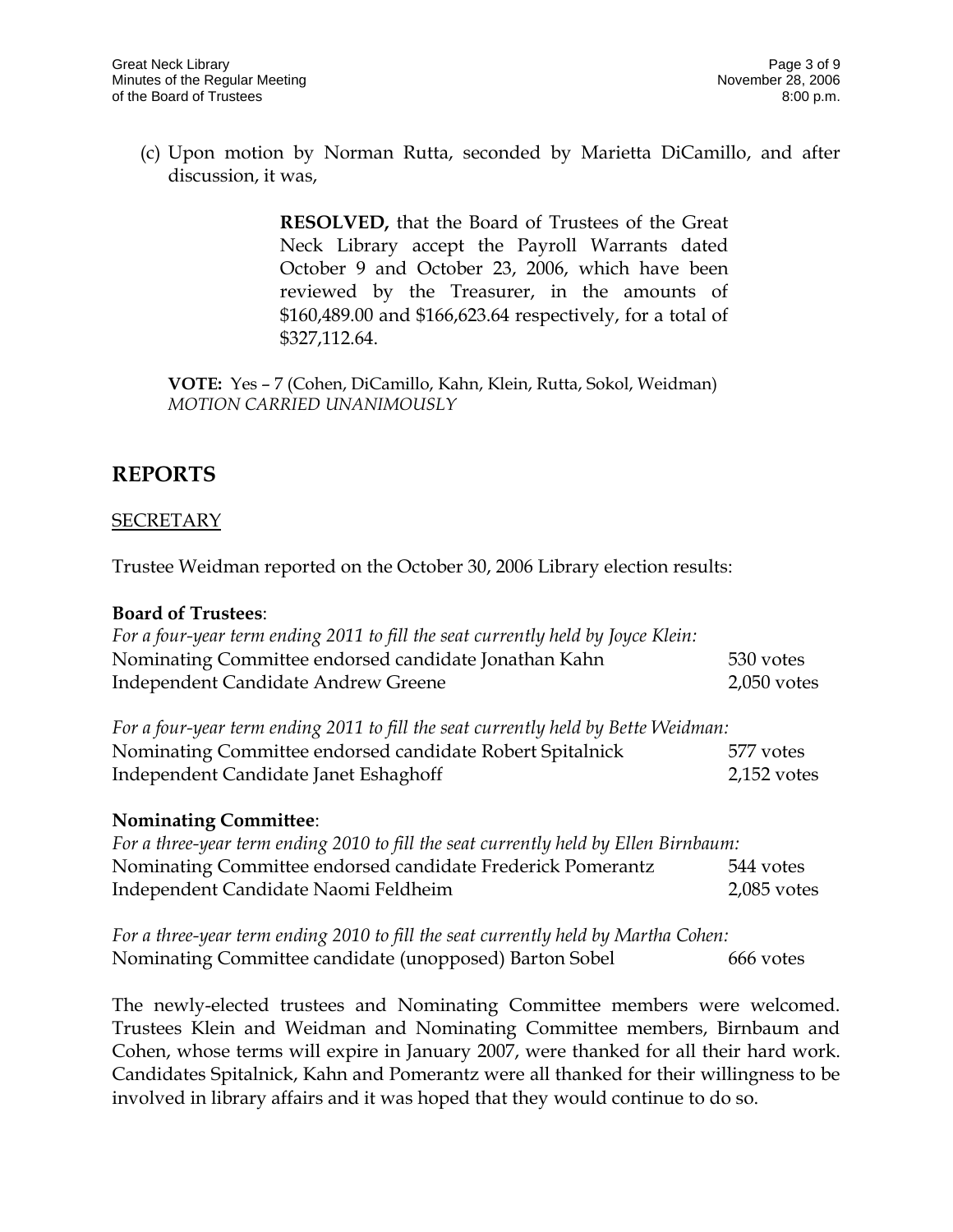### BUILDING COMMITTEE [Report attached]

Trustee Cohen, Chair of the Building Committee, reported on the Building Committee's meeting of November 2, 2006.

Trustee DiCamillo had requested that prior to presenting the draft report to the whole Board, it should be reviewed by Committee members. Her recollection of discussion at the November 2nd meeting was that a tentative meeting be set up with the Town pending Board discussion and that the traffic study was not a pivotal factor for the tentative Town meeting. She also expressed disappointment that the traffic study has not yet been done and a tentative meeting with the Town has not been arranged.

The Town of North Hempstead has approved up to \$10,000 in grant money to do a traffic study but the contract has not yet been received from the Town. Interim Director Weir will follow up with a phone call to Rafe Leiber at the Town.

The Building Committee will arrange a meeting with the Town, take Plan B and the Schematic (labeled Plan A  $\frac{1}{2}$  at this meeting) that H2L2 was asked to prepare in November 2005 and modified in May 2006, and engage the Town in an exploratory discussion after the Traffic Study is done. The Building Committee will meet subsequently to discuss the outcome of the meeting and then report to the Board as a whole.

Attached is a statement that Trustee Sokol read regarding which plan he felt should be chosen for the Main Building renovation/expansion project.

Public Comments: Arlene Nevens, Shirley Samansky, Alice Nayer, Frank Phillips, Michael Zarin, Shelly Sobel, Carol Frank, Karen Rubin, Stanley Romaine, Mike Currie

#### INTERIM DIRECTOR

Interim Director Weir's report is attached. She also reminded Trustees that a listing of tentative meeting dates for 2007 was included in their packets for them to review for possible conflicts.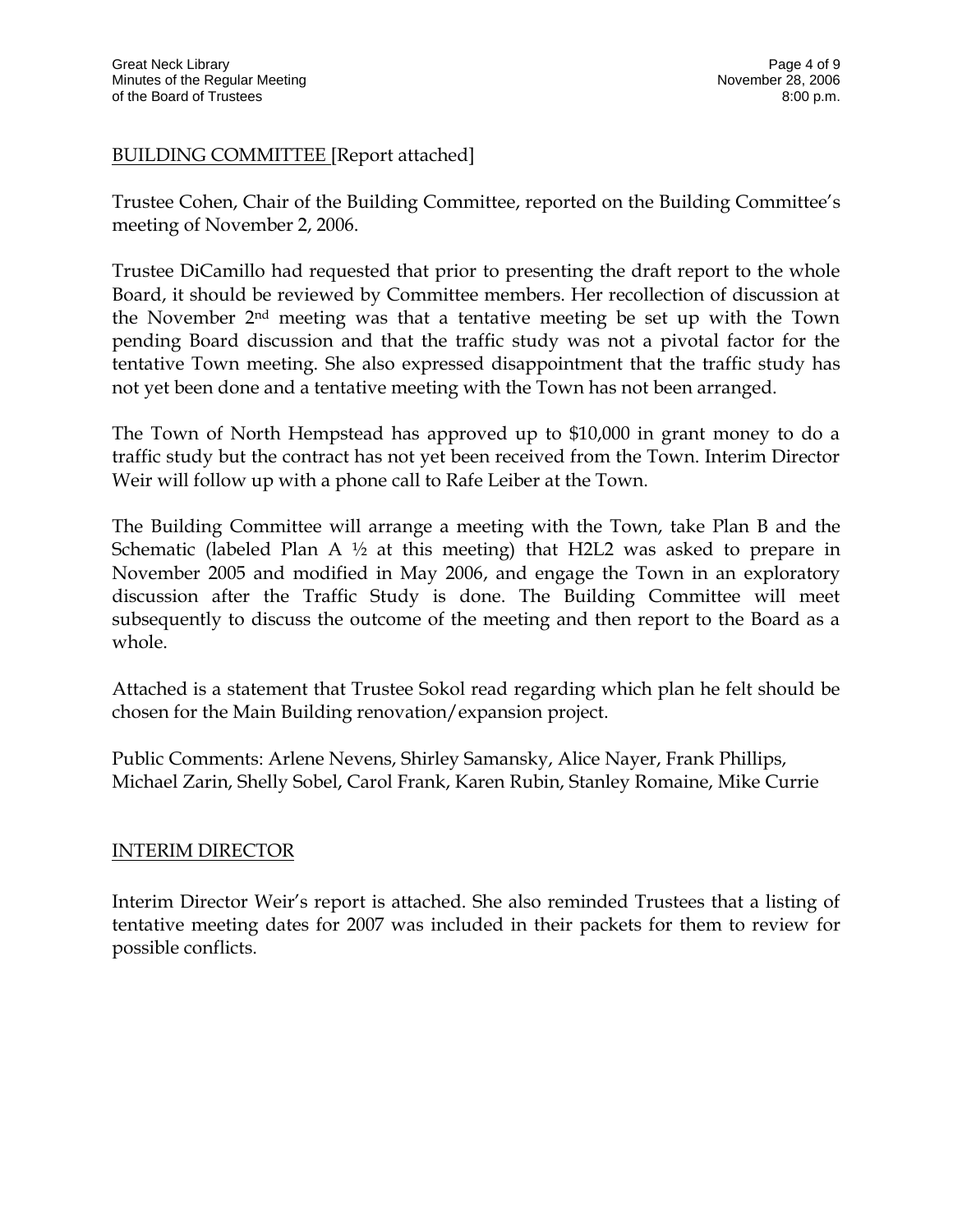## **OLD BUSINESS**

#### ARLENE NEVENS' SEPARATION AGREEMENT

Upon motion by Linda Cohen, seconded by Marietta DiCamillo, and after discussion, it was,

> **RESOLVED,** that the Board of Trustees of the Great Neck Library ratify the Termination Agreement executed on the 28th day of November, 2006, by and between the President of the Great Neck Library Board of Trustees and Director Arlene Nevens.

**VOTE:** Yes – 7 (Cohen, DiCamillo, Kahn, Klein, Rutta, Sokol, Weidman) *MOTION CARRIED UNANIMOUSLY*

#### INTERIM DIRECTOR'S CONTRACT

Upon motion by Bette Weidman, seconded by Marietta DiCamillo, and after discussion, it was,

#### **RESOLVED,** as follows:

WHEREAS, the Board of Trustees by way of its resolution dated September 19, 2006 appointed "Assistant Director Laura Weir to the position of Interim Director with an annualized salary increase of \$10,000 effective November 15, 2006"; and

WHEREAS, Assistant Director Weir possesses an employment agreement dated December 23, 2005 providing for certain terms and conditions of employment applicable in her position as Assistant Director; and

WHEREAS, the parties wish to clarify the terms and conditions attaching to the Assistant Director's assumption of the Interim Director position;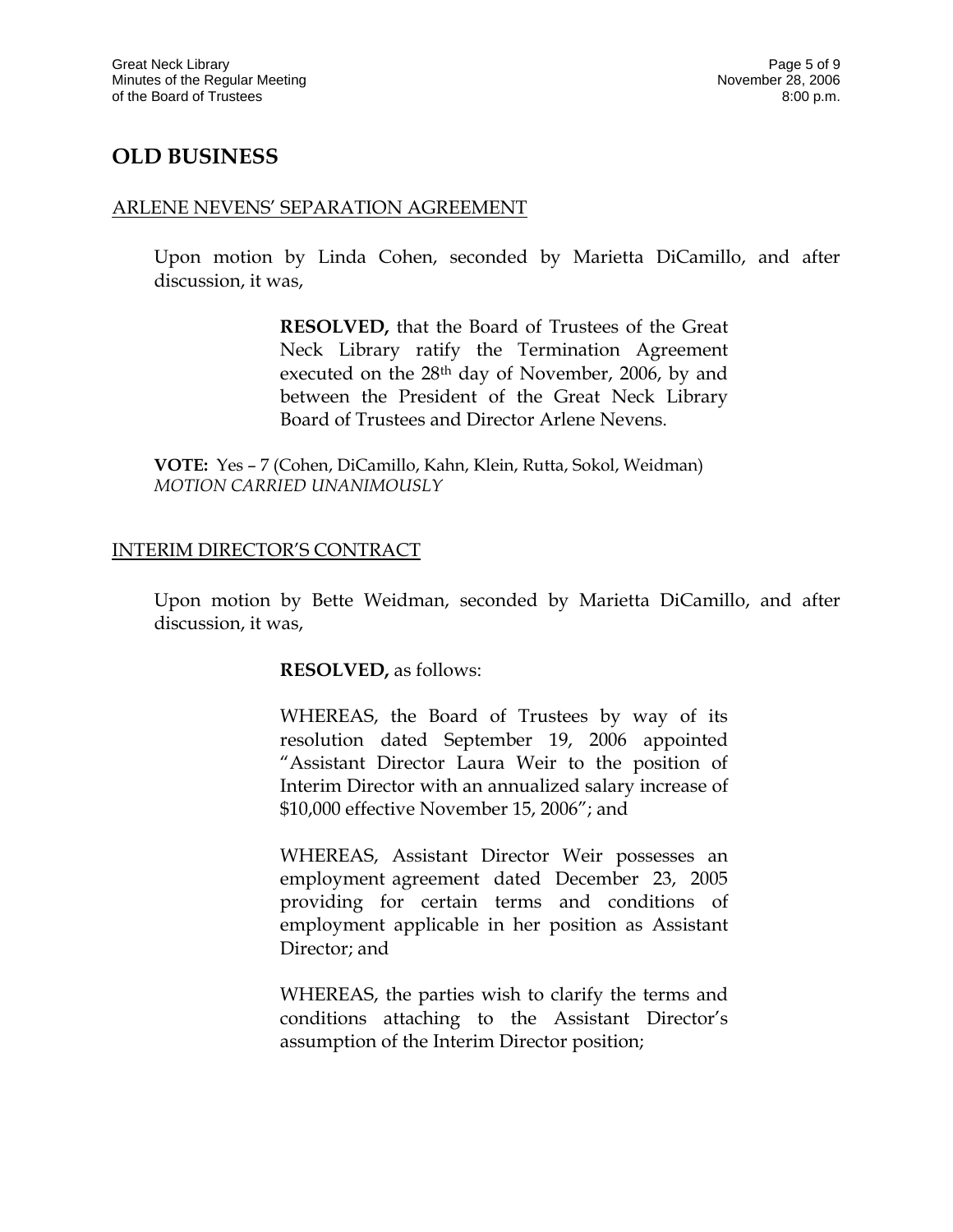IT IS NOW THEREFORE RESOLVED that Assistant Director Weir will receive effective January 1, 2007 the 3.75% salary increase provided for within her employment agreement dated December 23, 2005 and, thus will receive as salary effective January 1, 2007 the sum of \$106,875.00 representing the salary set forth within the employment agreement in addition to the \$10,000 payment awarded under the terms of the September 19, 2006 resolution;

IT IS FURTHER RESOLVED that Laura L. Weir is to be granted a leave of absence from her position as Assistant Director during the period of her employment as an Interim Director such that Weir will be entitled to, at her election, return to her position as Assistant Director upon the effective date of the employment of a successor Director to Arlene Nevens.

All other terms and conditions and benefits set forth within the December 23, 2005 agreement between the Library and the Assistant Director are to remain in full force and effect during the period Assistant Director assumes the position of Interim Director.

The language in the second to last line of paragraph 4 which reads: *addition to the \$10,000 payment awarded under the* … was changed for consistency by replacing the word "payment" with "annualized salary increase." The new language now reads: "*addition to the \$10,000 annualized salary increase awarded under the…*"

**VOTE:** Yes – 7 (Cohen, DiCamillo, Kahn, Klein, Rutta, Sokol, Weidman) *MOTION CARRIED UNANIMOUSLY*

### **NEW BUSINESS**

#### AUDIT ENGAGEMENT

Upon motion by Norman Rutta, seconded by Linda Cohen, and after discussion, it was,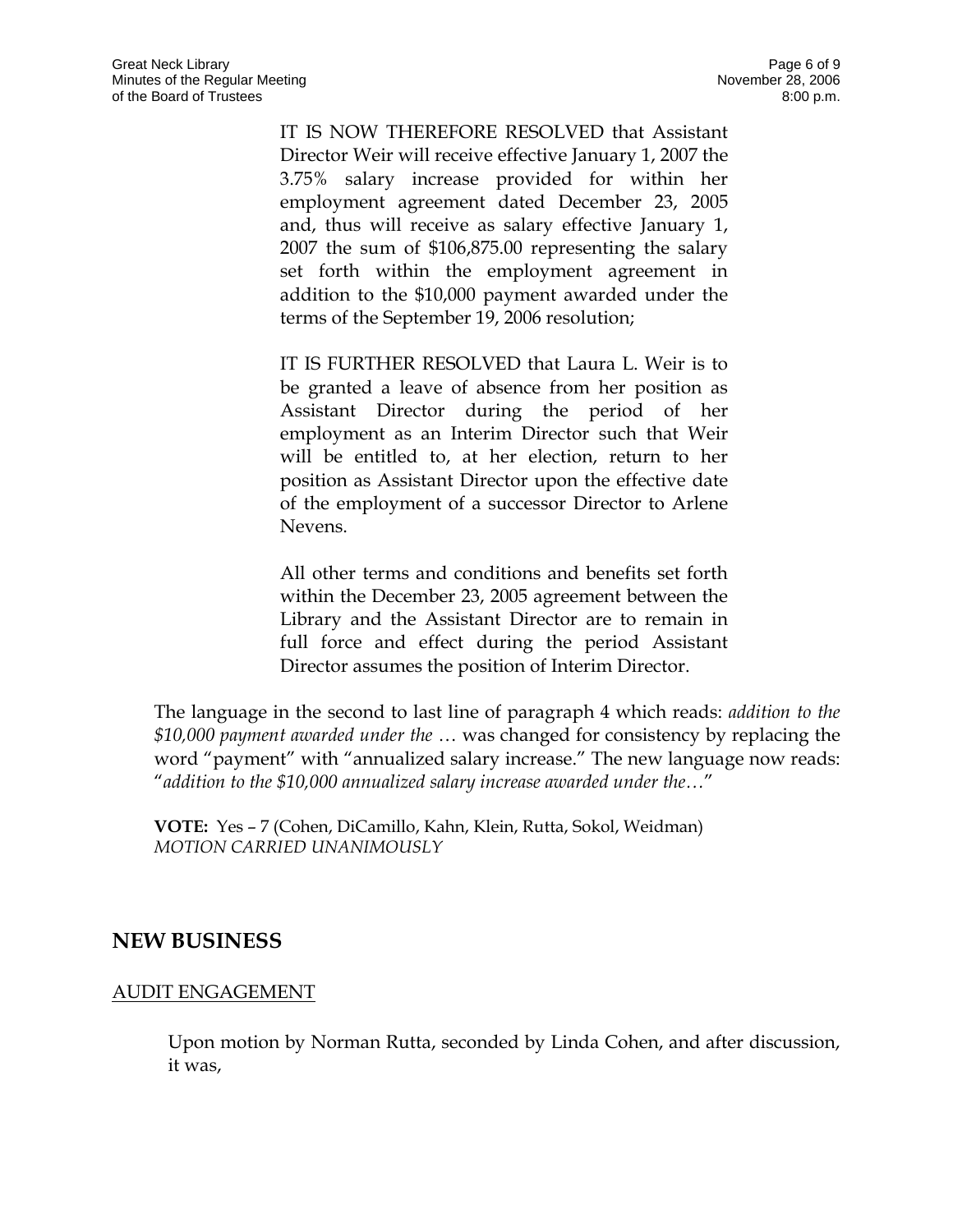**RESOLVED,** that the Board of Trustees of the Great Neck Library authorize the execution of a Letter of Engagement with Baldessari & Coster, LLP, for the performance of a certified audit of the Library's financial statements for the year ending December 31, 2006 [at a cost not to exceed \$15,800 to be charged to the Audit Fees budget line].

Trustee DiCamillo called for an amendment to the resolution to incorporate the cost [\$15,800] and the budget line [Audit Fees] and that for such to be included in the future.

Public Comment: Michael Zarin

**VOTE:** Yes – 7 (Cohen, DiCamillo, Kahn, Klein, Rutta, Sokol, Weidman) *MOTION CARRIED UNANIMOUSLY*

### ADLER'S FOIL DENIAL APPEAL

Upon motion by Norman Rutta, seconded by Marietta DiCamillo, and after discussion, it was,

> **RESOLVED,** that the Board of Trustees of the Great Neck Library accept the appeal of Ralene Adler for access to certain Library records as outlined in her FOIL request dated October 18, 2006 and the Library's response of October 24, 2006.

Upon motion by Marietta DiCamillo, seconded by Norman Rutta, and after discussion, it was,

> **RESOLVED**, that the Board of Trustees of the Great Neck Library table the appeal of Ralene Adler for access to certain Library records as outlined in her FOIL request dated October 18, 2006 and the Library's response of October 24, 2006, until the next meeting in December.

Trustee DiCamillo pointed out that it was her intent to contact surrounding special districts to see how they conducted ballot requests and ballot distribution.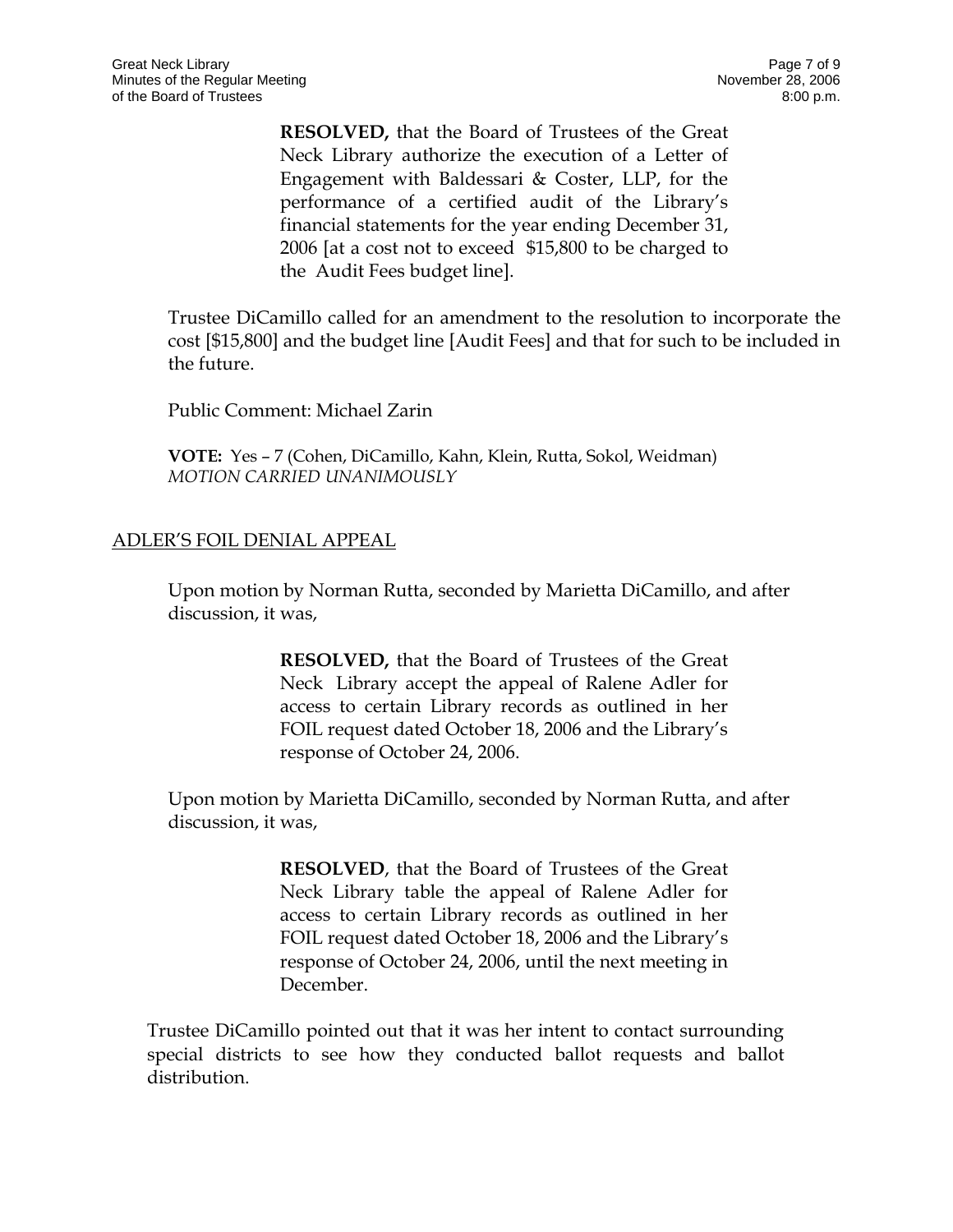Counsel Seaman indicated that according to Robert's Rule, once a motion is tabled and seconded, there was no need for a discussion.

**VOTE:** Yes – 4 (DiCamillo, Kahn, Rutta, Sokol); No – 2 (Cohen, Weidman); Abstention – 1 (Klein). *MOTION CARRIED* 

#### EXCESS EQUIPMENT

Upon motion by Martin Sokol, seconded by Marietta DiCamillo, and after discussion, it was,

> **RESOLVED,** that the Board of Trustees of the Great Neck Library declare the items listed on the appended schedule excessed and authorize the Interim Director to dispose of same in an appropriate manner.

**VOTE:** Yes – 7 (Cohen, DiCamillo, Kahn, Klein, Rutta, Sokol, Weidman *MOTION CARRIED UNANIMOUSLY*

#### ELEVATOR

Upon motion by Norman Rutta, seconded by Joyce Klein, and after discussion, it was,

> **RESOLVED,** that the Board of Trustees of the Great Neck Library refer the elevator repair to the Building Committee.

The service provider for the elevator indicated that the elevator has been leaking oil for many years. A new pump would cost \$18,000.

A discussion ensued on whether or not the Building Committee or the Finance Committee should discuss the repair of the elevator. There was no vote taken but the general consensus was to engage the services of Glickman Engineering as a consultant to evaluate the elevator to make sure there was no safety issue. If there was a safety issue, then it would be handled by a Board Committee and then at a Board meeting.

Public Comments: Barbara Zeller